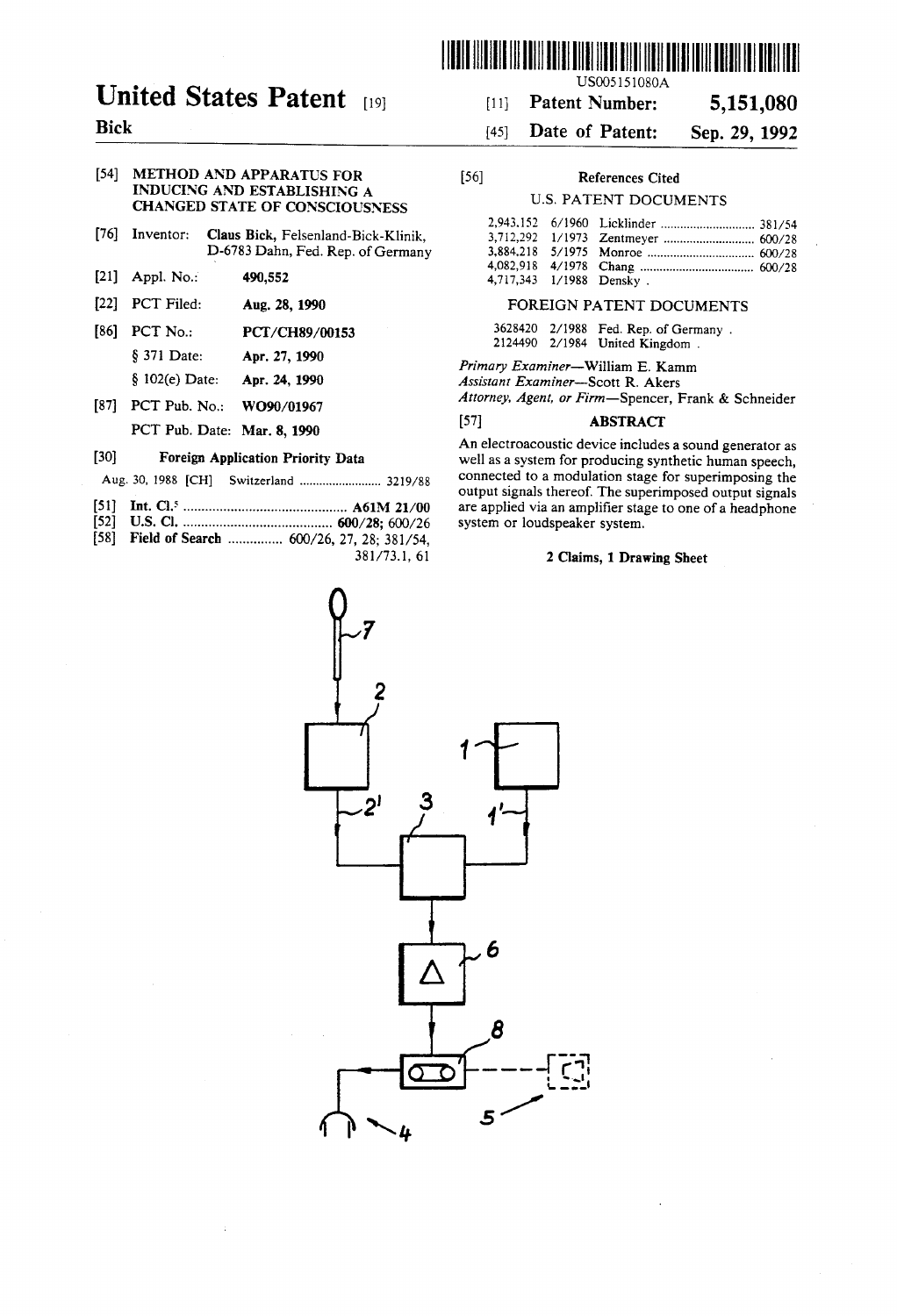$\ddot{\phantom{a}}$ 

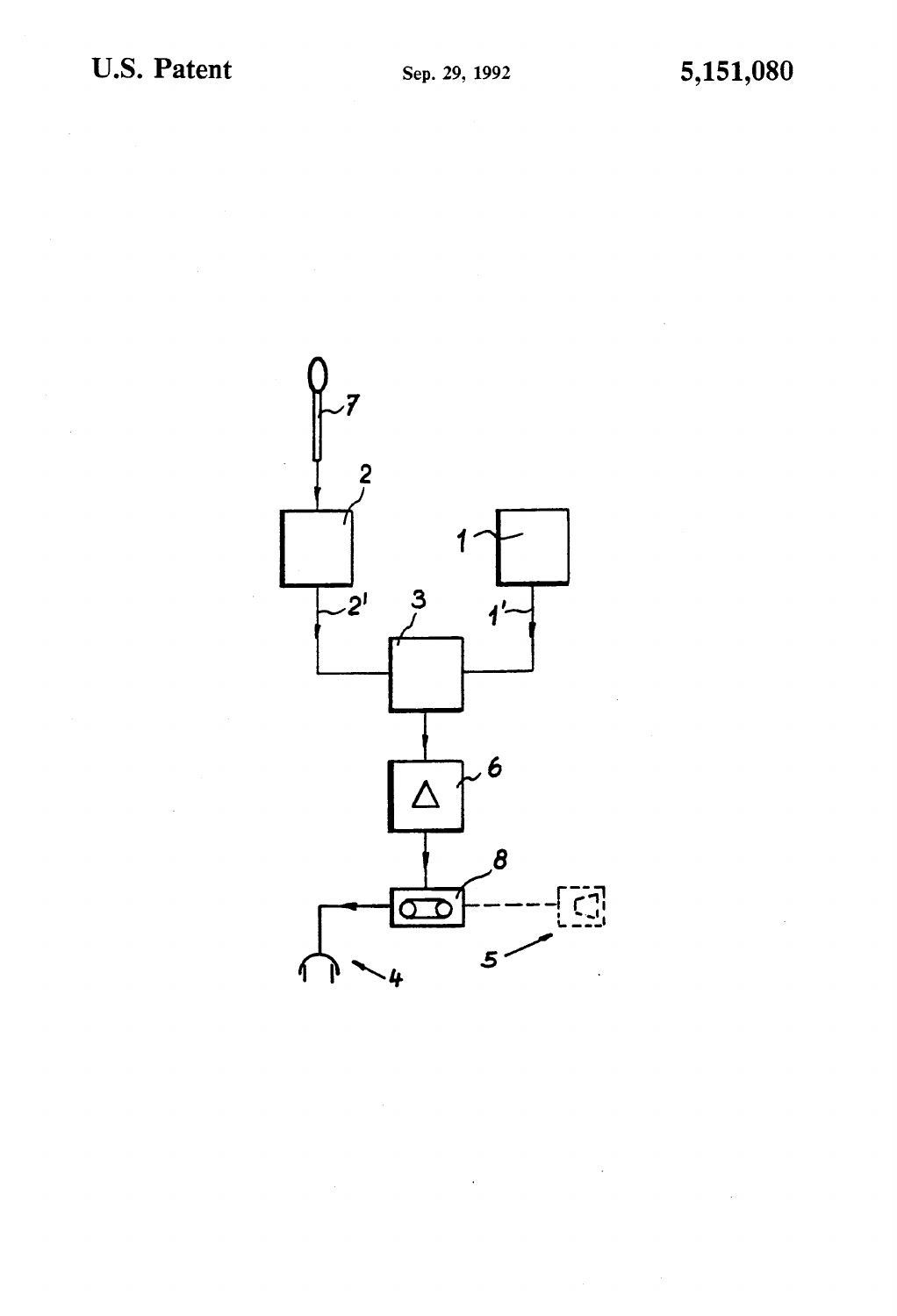5

#### METHOD AND APPARATUS FOR INDUCING AND ESTABLISHING A CHANGED STATE OF CONSCIOUSNESS

#### BACKGROUND OF THE INVENTION

1. Field of the Invention<br>The present invention relates to a method and apparatus for inducing and establishing a deepened state of in<br>a human that is physically and psychically (hypnotically) relaxed or changed by employing electroacoustic means. O

2. Background Information<br>Psychogenic-therapy methods in the form of suggestive treatment with therapeutic and prophylactic character are gaining more and more in importance because there exists a very high probability of positively influ-<br>encing the subconscious mind. Through this treatment, encing the subconscious mind. Through this treatment, carried out in a deepened physical and psychical (hyp-<br>notical) state of relaxation—which is in itself already of 20 great therapeutic effect-negative mental (disturbing) factors, which are fixed in the subconscious mind and evoke (subconsciously) misguided behavior, are re placed suggestively by positive, mental-motivating ele ments. 5 25

In spite of the necessity of individual, different treat-<br>ment for executing the aforementioned exchange, it is, in order to relieve the treating therapist, both unavoidable and possible to induce and establish at least the deepened state of consciousness that is physically and 30 psychically (hypnotically) relaxed or changed by em ploying electroacoustic auxiliary means.

The applicant has already described an apparatus in this connection for carrying out hypnotherapy, with which the physician conducting the therapy is able to 35 reach simultaneously via sound carrier or microphone several patients wearing headphones, and exercise a suggestive influence on them for inducing and deepening the hypnosis and for the subsequent return out of the<br>hypnosis  $\frac{40}{2}$ hypnosis.

In this connection, it was pointed out that certain sounds, in particular the rushing of the sea, i.e., the crashing of waves, had a very high sedative effect. To be able to utilize this, the control part of the aforemen tioned apparatus is provided with a suitable sound gen- 45 erator in order to bring the rushing of the sea alone by itself as well as superimposed, on the headphones for

group and individual suggestion.<br>It is true that all this does relieve the therapist as It is true that all this does relieve the therapist as regards previous individual methods of induction, such 50 ment in accordance with the invention. as the fascination method and the fixation method, but the effectiveness on the individuals remains very differ ent, which demands in the end no lesser expenditure of time.

scientific research by the inventor have revealed possibilities of essentially accelerating and deepening the induction and establishment of a deepened state of con sciousness that is physically and psychically relaxed or changed. changed.

From the findings of the inventor, upon inducing the condition of hypnosis a sinking of the activity of the left (with right-handers) half of the brain (fatigue effect) takes place, i.e. a damping of understanding and sense; and the censor becomes inattentive due to threshold 65 tiring or distraction; which, on the other hand, results in the restriction of the consciousness on the left side, as restriction of the control of the censors; the sinking of

the brain activity on the left hemisphere means, hence, a kind of dazed feeling, sleepiness, even inattentiveness on the part of the censor (C. H. Bick, Hypnoanalyse, in Laux/Schubert, Klinische Hypnose, Centaurus-Ver lagsgesellshaft, Pfafferweiler); the inventor has set him self the task of creating a method of the aforementioned<br>kind which is suitable for accelerating and deepening the induction and establishment of the deepened physical and psychical state of relaxation in accordance with the foregoing findings.

#### SUMMARY OF THE INVENTION

This is achieved according to the invention in that the electromagnetic sound signal as well as the output signal of a system for producing synthetic human speech are conveyed, each other superimposed, to the human ear by way of headphones or loudspeakers.

In this connection, it is of advantage that the sound signals simulate the rushing of waves, upon which the speech signals are modulated into a form that is at least partially, no longer understandable.

Essentially, therefore, the rushing of the waves sound<br>is in the foreground, out of which only rudimentary, incomprehensible or scarcely understandable words are audible. These seemingly nonsensical stimulation sig nals and word information lead, in the left half of the brain, hence, in the rational area, to a comparatively very fast, apparent tiring or switch-off process with, among other things, strongly reduced sense, logic and control, through which, in a kind of switching, the right half of the brain is now to a large degree receptive to suggestion.

Further, the present invention relates to an apparatus for executing the method, which distinguishes itself according to the invention in that the electroacoustic means for inducing and establishing a changed state of consciousness comprises a sound generator as well as a system for producing synthetic human speech, which are connected to a modulation stage disposed down stream for superimposing the output signals thereof; said output signals being applied via amplifier means to a headphone system or loudspeaker system.

In a preferred embodiment of the invention, the sys tem for generating synthetic human speech is a vocoder for coding speech and producing a robot voice.

#### BRIEF DESCRIPTION OF THE DRAWING

The drawing shows a block diagram of an embodi

#### DETAILED DESCRIPTION OF A PREFERRED EMBODIMENT

In the meantime, however, the results of years of 55 to the invention will now be described in more detail An embodiment for executing the method according

with reference to the accompanying block diagram.<br>The apparatus for inducing and establishing a deepened state of consciousness that is physically and psychically relaxed or changed shown in the block diagram comprises a sound generator 1, with the rushing of the sea, preferably swelling up-and-down, being generated on the output 1' thereof; as well as a vocoder 2, with speech, introduced via a microphone 7, appearing coded like an incomprehensible or scarcely understand able robot voice on the output 2' thereof.

Both outputs 1' and 2' are adjacent to a modulation stage 3, which permits the rushing of the sea and the robot voice to be superimposed; a superimposed output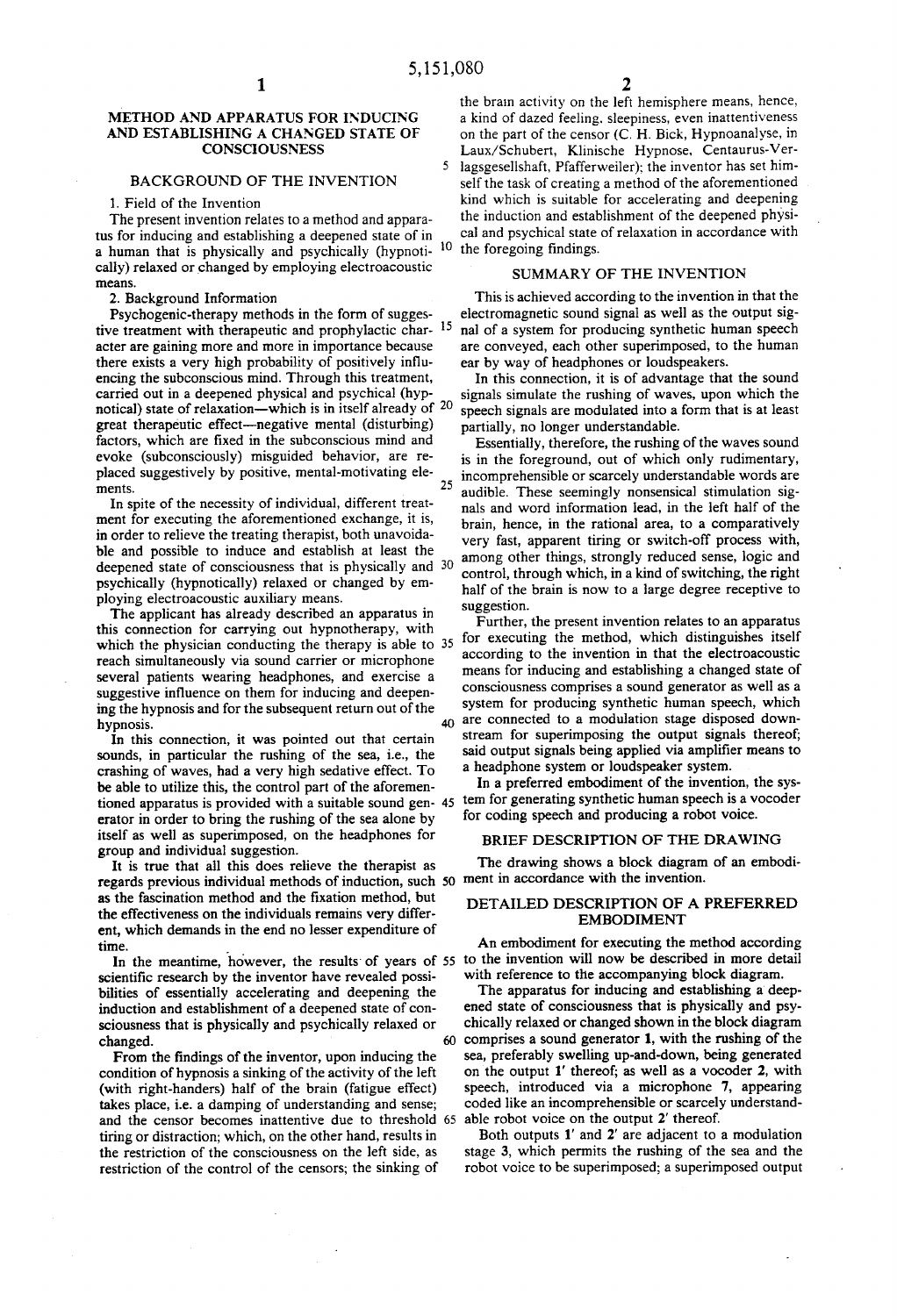signal being capable of being fed via a preferably adjustable amplifier stage 6 to a headphone system 4 or a loudspeaker system 5 having one or more headphones or loudspeakers, respectively.

or loudspeakers, respectively.<br>Preferably, a sound-recording and sound-reproduc- 5 tion unit  $8$  is inserted between amplifier stage  $6$  and playback systems  $4$  or  $5$ , which permit both the superimposed output signal for inducing and establishing the hypnotic state as well as the subsequent, normally spoken suggestive information, to be recorded, stored 10 and played back, for instance by means of a recording tape as carrier means.

Recorder tapes produced in such manner can then be individually and repeatedly employed.

Also, the apparatus according to the invention can be 15 developed as a multistage station.

Vocoder, sound generator, modulation stage and amplifier stage can also be combined into a compact apparatus.

accelerating and deepening the induction and establishment of a deepened state of consciousness that is physically and psychically relaxed and changed by the seemingly nonsensical stimulation signals and word informa tion that is fed to the ear, and leads in the left half of the 25 brain to a comparatively very fast threshold tiring or switch-off process with, among other things, strongly The specified apparatus is suitable for essentially 20

reduced sense, logic and control, and the right half of the brain being thereby to a large degree receptive to suggestive information and instruction.

I claim:

1. A method for inducing and establishing a deepened state of consciousness in a human that is physically and psychically relaxed or changed by employing electro acoustic means for creating and generating electromagnetic sound signals and for producing electronically altered and synthetic human speech signals, the method comprising:

generating said sound signals; producing said synthetic human speech signals;

- human speech signals to produce a superimposed signal; and
- conveying said superimposed signal to the ears of a human by way of one of headphones and loud speakers.

2. The method as defined in claim 1, wherein the sound signals comprise noise signals which simulate the sound of crashing waves and the superimposing is per formed by modulating said synthetic human speech signals so that said synthetic human speech signals are, at least partially, scarcely understandable.

30

35

40

45

SO

55

60

65